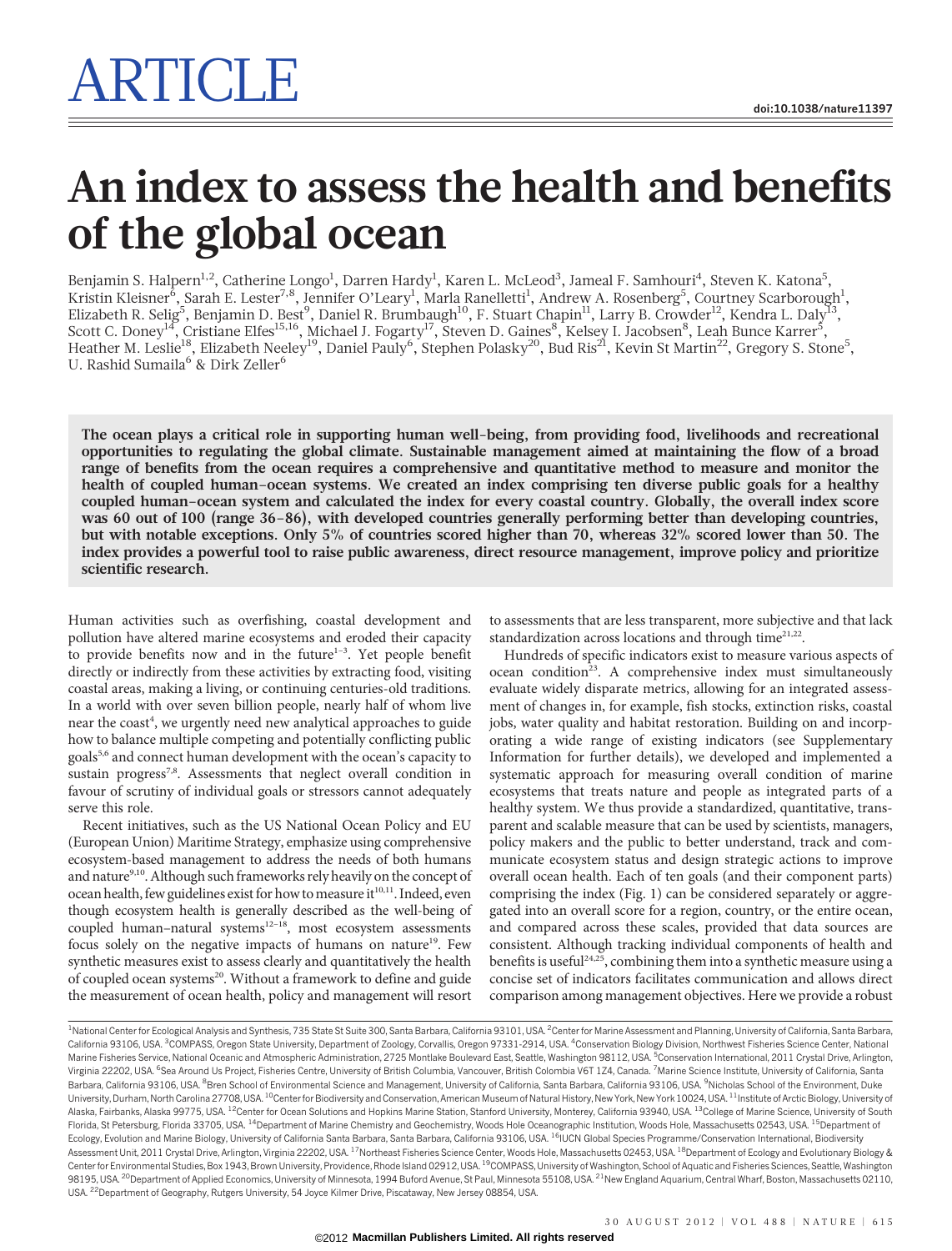

Figure 1 | Conceptual framework for calculating the index. Each dimension (status, trend, pressures and resilience) is derived from a wide range of data. Dimensions combine to indicate the current status and likely future condition for each of ten goals (see equations in Methods Summary and equations (1) and (4) in Methods). Colour scheme is also used in Figs 3–6.

framework to assess ocean health and motivate better data collection to strengthen future iterations of the index.

In developing the index we addressed six major challenges (see Supplementary Information for further details): (1) identify a modest number of widely accepted goals to assess ocean health and benefits at any scale; (2) develop models that measure, with reasonable accuracy, how well each goal is achieved; (3) define robust reference points for each model; (4) incorporate sustainability into the index; (5) ensure that the index is responsive to real differences and changes in ocean health and benefits; and (6) allow flexibility to adapt to constraints (or future improvements) of data availability, quality and quantity. Although the index can be implemented at any scale, here we focus on global and exclusive economic zone (EEZ) scales.

#### State of the global ocean

The index score for the ocean within EEZ boundaries is 60 out of 100, providing an important benchmark and indicating substantial room for improvement throughout the index's portfolio of ten public goals (Fig. 1). Because EEZs include nearly all continental shelf area and produce the vast majority of food, natural resources, recreation, livelihoods and other benefits to humans<sup>18</sup>, this assessment captures most of the concerns of the public, policy makers and resource managers. High seas areas may be added as data become available.

Index scores varied greatly by country, ranging from 36 to 86, with many West African, Middle Eastern and Central American countries scoring poorly, and parts of Northern Europe, Canada, Australia, Japan and various tropical island countries and uninhabited regions

scoring highly (Fig. 2 and Supplementary Table 27). Of all EEZs, 32% had an index score  $\leq$  50 whereas only 5% had a score  $\geq$  70. Developed countries tended to score higher than developing countries; index scores are significantly correlated with the Human Development Index<sup>26</sup>, an independent measure of development status ( $r = 0.57$ ,  $P < 0.0001$ ,  $n = 141$ ; Supplementary Fig. 8). This is because developed countries tend to have stronger economies, better regulations and infrastructure to manage pressures, and greater capacity to pursue sustainable resource use. Yet some developed countries such as Poland and Singapore scored poorly (index score of 42 and 48, respectively), with low scores for several goals (Fig. 3), whereas developing countries like Suriname (index  $= 69$ ) and Seychelles  $(index = 73)$  scored relatively well because many goals had very high scores (Supplementary Table 27). Individual goal scores varied markedly within and among countries, in turn driving index scores, as illustrated by the United States, China and Poland (Fig. 3).

Three key points affect the interpretation of index scores. First, results for individual goals may seem counterintuitive because we assessed ocean health through the lens of coupled human–natural systems. For example, extractive goals such as 'natural products' score best when harvest levels are high but sustainable, with inherent impacts on nature captured as pressures on other goals. Furthermore, a composite picture of ocean health across multiple goals may not match expectations based on the status of an individual goal. Many goals scored low globally, in particular 'food provision', 'natural products' and 'tourism and recreation' (all  $\leq$  50; Fig. 2 and Supplementary Table 27), whereas other goals scored higher  $(>\!\!75)$ , including 'carbon storage', 'clean waters' and 'biodiversity'. Conclusions based on a single goal will deviate from those derived from the index's portfolio assessment. For example, Russia scored very low for 'food provision' and 'natural products' and very high for 'clean waters' and 'biodiversity', and had an overall index score of 67 (Fig. 3). Because detailed production function models currently do not exist for most goals, it is difficult to know if differences in goal scores are due to direct trade-offs among goals, poor management of low-scoring goals, poorer quality data for some goals, or reference points that are not directly comparable among goals. However, trade-offs probably occur among many goals, such that simultaneously achieving perfect scores on all goals would be difficult.

Second, the index represents the health of coupled human–natural systems. This portfolio includes goals that tend to be more highly valued by preservationists and non-extractive users—protecting places where biodiversity can flourish (existence value) and preserving a sense of place (cultural or aesthetic values)—and also those valued more highly by extractive users—providing food and natural resources. Jarvis Island, an uninhabited, relatively pristine location, received the highest score (index  $= 86$ ) because many extraction-based goals are not applicable and the island is afforded a high level of protection, whereas



# Figure 2 <sup>|</sup> Map of index and

individual goal scores per country. All waters within 171 exclusive economic zones (EEZs), that is, up to 200 nautical miles, were assessed and are represented on the map. See Supplementary Table 24 for details and Supplementary Fig. 2 for sub-goal maps. NA, not available.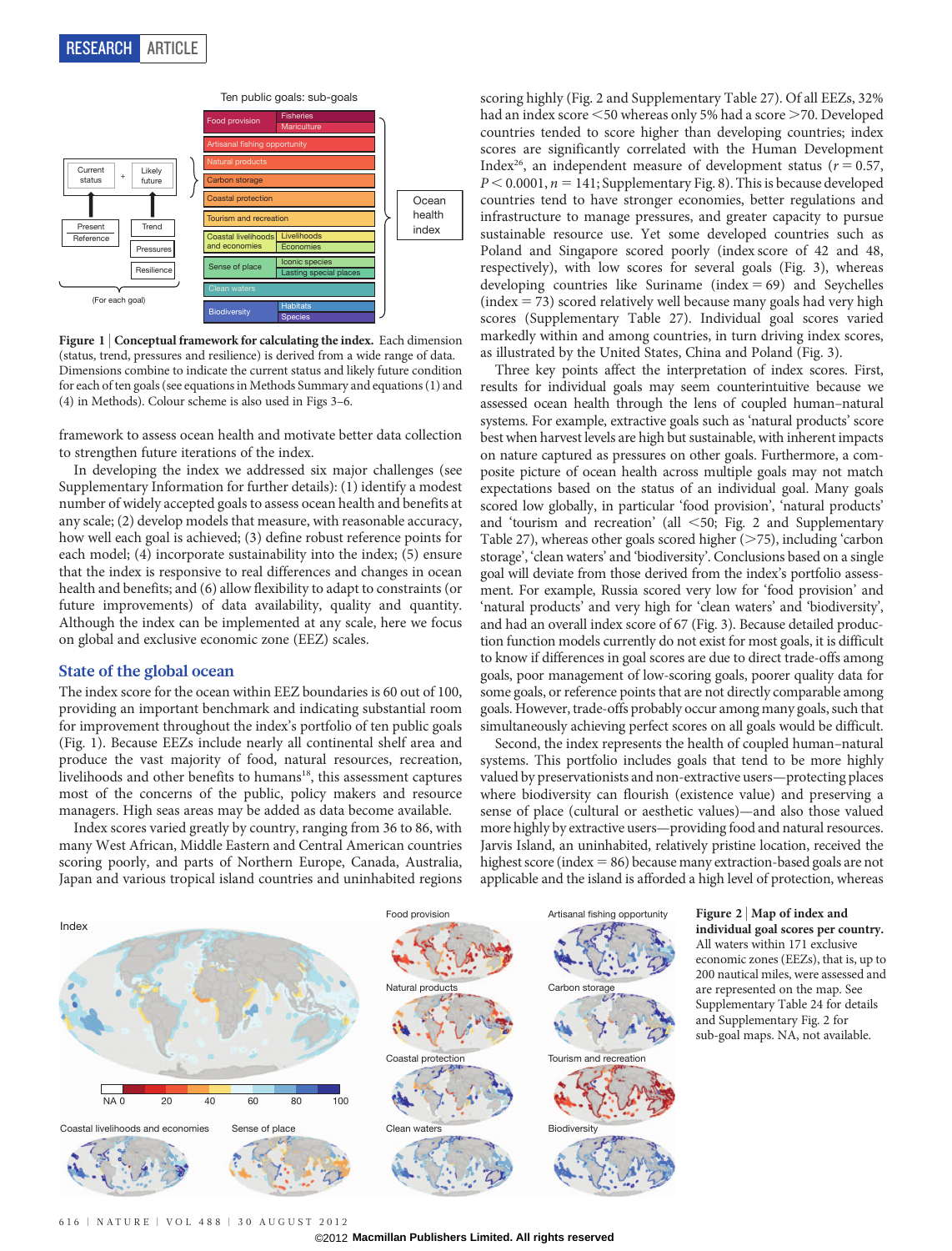## ARTICLE RESEARCH



Figure 3 <sup>|</sup> Index scores (inside circle) and individual goal scores (coloured petals) for global area-weighted average of all countries and for several representative countries. The outer ring is the maximum possible score for each goal, and a goal's score and weight (relative contribution) are represented by the petal's length and width, respectively, except for 'food provision' sub-

goals which are weighted by relative actual yield despite equal width of petals (see Supplementary Table 24 for per-country weights). All plots use equal weighting for all goals. Figures 3–6 use consistent goal-specific colour schemes. Grey indicates that a goal is not relevant to that reporting region.

Germany scored highly (index  $= 73$ ) because eight goals performed well (excepting 'food provision' and 'tourism and recreation'). Our approach to scoring ocean health departs from a purely protectionist one that would aim to maintain natural systems with minimal human impact. The index credits sustainable non-extractive and extractive use, except in places where such uses are prohibited (for example, no-take reserves), as well as preservationist goals.

Third, the index allows transparent assessment of how societal values influence perspectives on ocean health. Although we weighted goals equally to avoid presuming societal values, we recognize that people value ocean benefits differently. To evaluate potential consequences of unequal weighting, we calculated index scores for four potential weighting schemes that approximate preservationist, nonextractive use, extractive use, and strongly extractive use value sets (see Supplementary Information for further details). Resulting global index scores ranged from 56 to 67 across value sets (Fig. 4 and Supplementary Table 30; country-level average maximum difference  $\pm$  standard error (s.e.) = 7.1  $\pm$  0.2). For a few countries, most notably Romania, Russia, French Guiana, Micronesia and Denmark, changing weights created important differences, altering index scores by up to 27 (Supplementary Table 30). Monte Carlo simulations of thousands of possible value sets produced similar results  $(index = 60.1 \pm 0.003$  (s.e.); min = 50; max = 70; Supplementary Fig. 5 and Supplementary Table 30). The preservationist perspective produced the highest index score, primarily because extraction-based goals generally scored low whereas non-extractive goals scored higher. Because goal weights can influence index scores, it is critical to determine societal values (weights) before index calculation. Choosing a single unequal weighting scheme for this global analysis would not have been appropriate as these weights will vary by country, region and community.

## Exploring the index

Variation among country-level index and individual goal scores offers novel insights into causes and consequences of different levels of ocean health (Fig. 5). Index scores had a largely unimodal distribution, which is expected in composite indices<sup>27</sup>. No country scored above 86 and most scored below 70. 'Natural products', 'carbon

storage' and 'coastal protection' drove variation among countries because of flatter distributions and greater range in values, whereas 'food provision' and 'tourism and recreation' most influenced overall index scores because of their consistently low values (Supplementary Table 31 and Supplementary Information). 'Tourism and recreation' in particular proved difficult to model given limited data, such that scores for this goal are probably artificially low for many countries. 'Biodiversity' scores may seem surprisingly high, but this result accurately reflects that relatively few known marine species risk extinction (see [http://www.iucnredlist.org\)](http://www.iucnredlist.org) and that the reference point for this goal is not pristine abundance but instead stable populations of all species (see Supplementary Information). Diving deeper into the index, current status is the main driver of individual goal scores, but with scores notably reduced by negative trends for 'biodiversity' and 'carbon storage' due to decreasing species status and increasing habitat loss, and by pressures greater than resilience for 'tourism and recreation' and 'coastal livelihoods and economies' (Fig. 6 and Supplementary Information).

Countries with identical or similar scores provide examples of how multiple paths exist for achieving any given index score. For example, the United States and United Kingdom scored 63 and 62, respectively, but the scores arose from very different individual goal scores. The United Kingdom scored substantially higher for 'food provision' and 'natural products' whereas the United States scored higher for 'coastal protection' and 'coastal livelihoods and economies' (Fig. 3 and Supplementary Table 27).

Comparing individual goal scores provides guidance for improving overall ocean health, both globally and nationally. Despite the successes of several developed countries in managing their fisheries<sup>28</sup>, sustainable global food provision from wild-caught fisheries and mariculture is far below what could be delivered if wild stocks were more sustainably harvested and sustainable mariculture production was increased (country-level 'food provision' scores =  $15 \pm 1.2$  (s.e.); range  $= 0-72$ ). Coastal habitat loss, which affects multiple goals ('carbon storage', 'coastal protection', and 'biodiversity'), also reduces index scores in many countries, particularly in West Africa, Central America and the Caribbean. Enhanced protection and restoration of mangroves, salt marshes, coral reefs and seagrass beds, for example,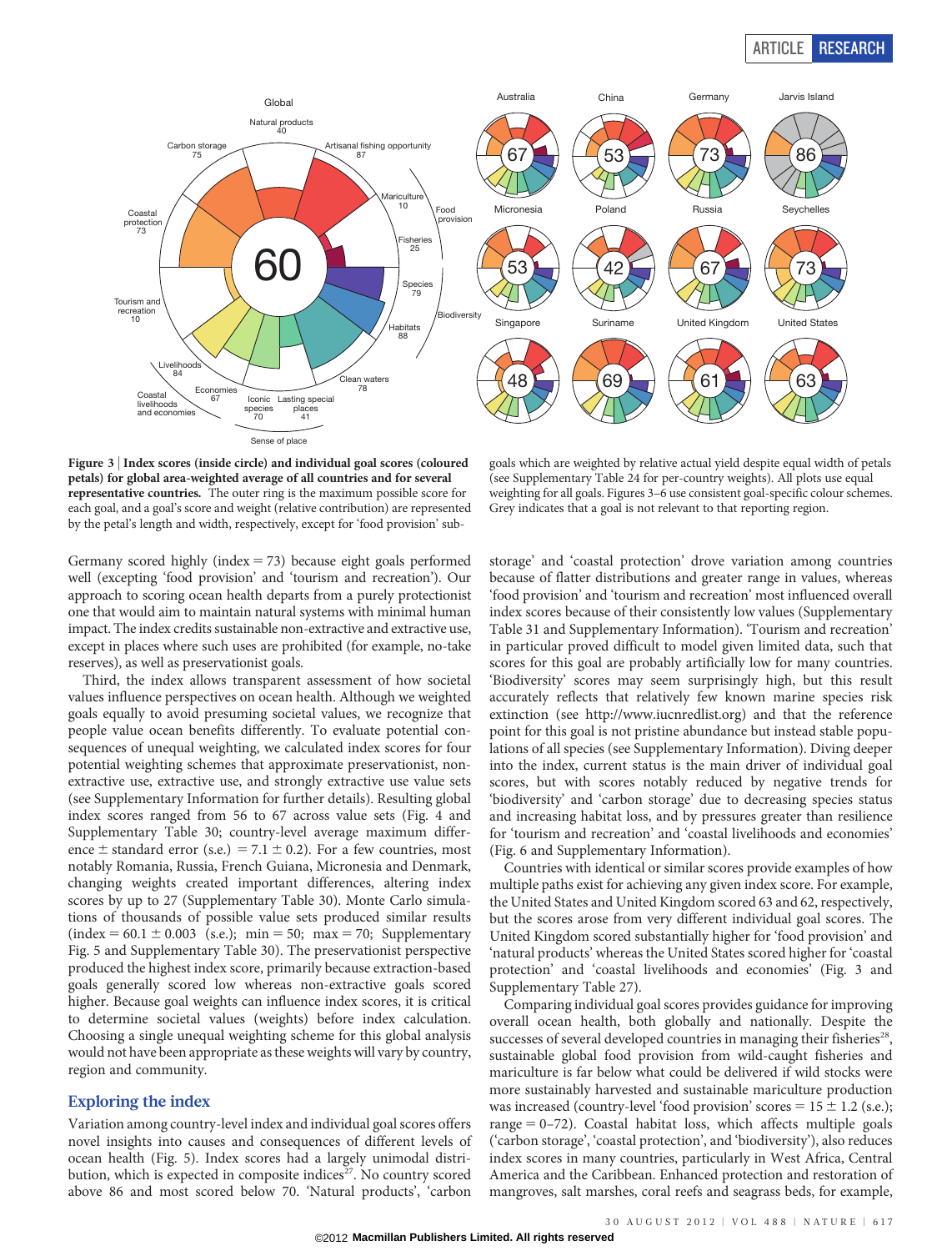RESEARCH ARTICLE



Figure 4 | Global index scores with goals weighted unequally based on four different potential value sets. Value sets are illustrative rather than prescriptive; labels for the value sets are approximations and should not be interpreted literally. See Supplementary Table 4 for weights used in each value set.

could significantly improve ocean health by addressing multiple goals. More effective and comprehensive protection of coastal areas and species, as is being pursued under the Convention on Biological Diversity Aichi Biodiversity Targets for 2020 (ref. 29), would directly benefit 'sense of place' and 'biodiversity' goals, and indirectly benefit most other goals by increasing ecological resilience and thus the likelihood of future goal delivery<sup>30</sup>. Efforts to promote coastal livelihoods, environmentally sensitive urbanization of the coastal zone and improved sanitation infrastructure would improve 'coastal livelihoods and economies', 'tourism and recreation', and 'clean water' goals. Simulating specific management scenarios could provide guidance on which actions would have the greatest impact.

#### Sustainability into the future

Sustainable delivery of each goal is foundational to our definition of a healthy ocean and approach to modelling the index. The status of many goals incorporates a penalty for pursuing a goal in a way that hampers its future delivery, whereas the 'likely future state' augments scores for goals expected to improve in the near-term future (see Supplementary Information). About half of the goals are getting worse, on average, with negative trends, and pressures roughly equal to resilience (Fig. 6). This assessment could be overly optimistic if existing regulations are not being implemented effectively and existing pressures increase with time. Longer-term trends  $(>10$  years) in goals for which sufficient data exist corroborate recent trends, showing that some sub-goals are broadly improving (for example, 'mariculture' and 'lasting special places') whereas the 'fisheries' sub-goal is declining (Supplementary Fig. 3). Neither method for capturing sustainability

actually models future status of goals; such models would be complex and currently do not exist. Given sufficient data, however, both approaches provide meaningful indications of sustainability.

To measure resilience we relied on best available global measures, such as Worldwide Governance Indicators<sup>31</sup>, that rarely incorporated information on the implementation or effectiveness of regulations, both key elements of good governance. Therefore, the index incorporates existence rather than outcome of resilience measures, and the projected future improvements are probably optimistic. Many sub-national regulations were not included in this analysis because of the need for globally consistent data. Future regional-scale assessments will incorporate more refined data on governance effectiveness.

### A new frame of reference

The index produces results that may be surprising, as the approach deviates from the conventional view of humans as largely exogenous, negative drivers of change in oceans<sup>32</sup>. Humans undoubtedly have substantial negative impacts on the ocean, and index scores are negatively (albeit weakly) correlated with coastal human population ( $r = -0.20$ ;  $P = 0.01$ ; Supplementary Fig. 6) and cumulative impact scores<sup>1</sup> within each region ( $r = -0.20$ ,  $P = 0.009$ ; Supplementary Fig. 9). Yet the regional variation around these relationships shows that all possible combinations of population, impact and provision of benefits exist. Although focus on benefits to people is not new to management or science<sup>18,33</sup>, it has yet to become the common currency of assessment.

The index draws from and builds on the ecosystem services perspective in two key ways. Most goals have direct analogues to ecosystem services, but a few do not, in particular the 'coastal livelihoods and economies' and 'artisanal fishing opportunity' goals, which are a function of multiple services and other socio-economic dynamics. Providing a consistent framework for including these highly relevant societal goals not captured by the services framework creates greater opportunity and utility for using the index in management settings. Second, the index represents an absolute measure of ocean health in that all goals are judged against reference points that describe what is possible or desirable in a particular place, whereas ecosystem service assessments typically quantify delivery of services without setting targets. We developed methods for setting reference points for each goal<sup>34</sup>, with important implications for resulting goal scores (see Supplementary Information for further details), allowing for measurement of absolute state of ocean health and benefits.

### **Discussion**

The index provides a robust, widely applicable tool for ongoing assessment of ocean health with respect to well-accepted societal goals and a key benchmark against which to compare future progress and inform comprehensive ocean policy. As with any indicator, the index assesses rather than models current and future conditions, and so it cannot predict the future. However, it can be used to simulate the consequences of a range of potential actions, providing a powerful tool to inform decisions about how to use or protect ocean ecosystems.

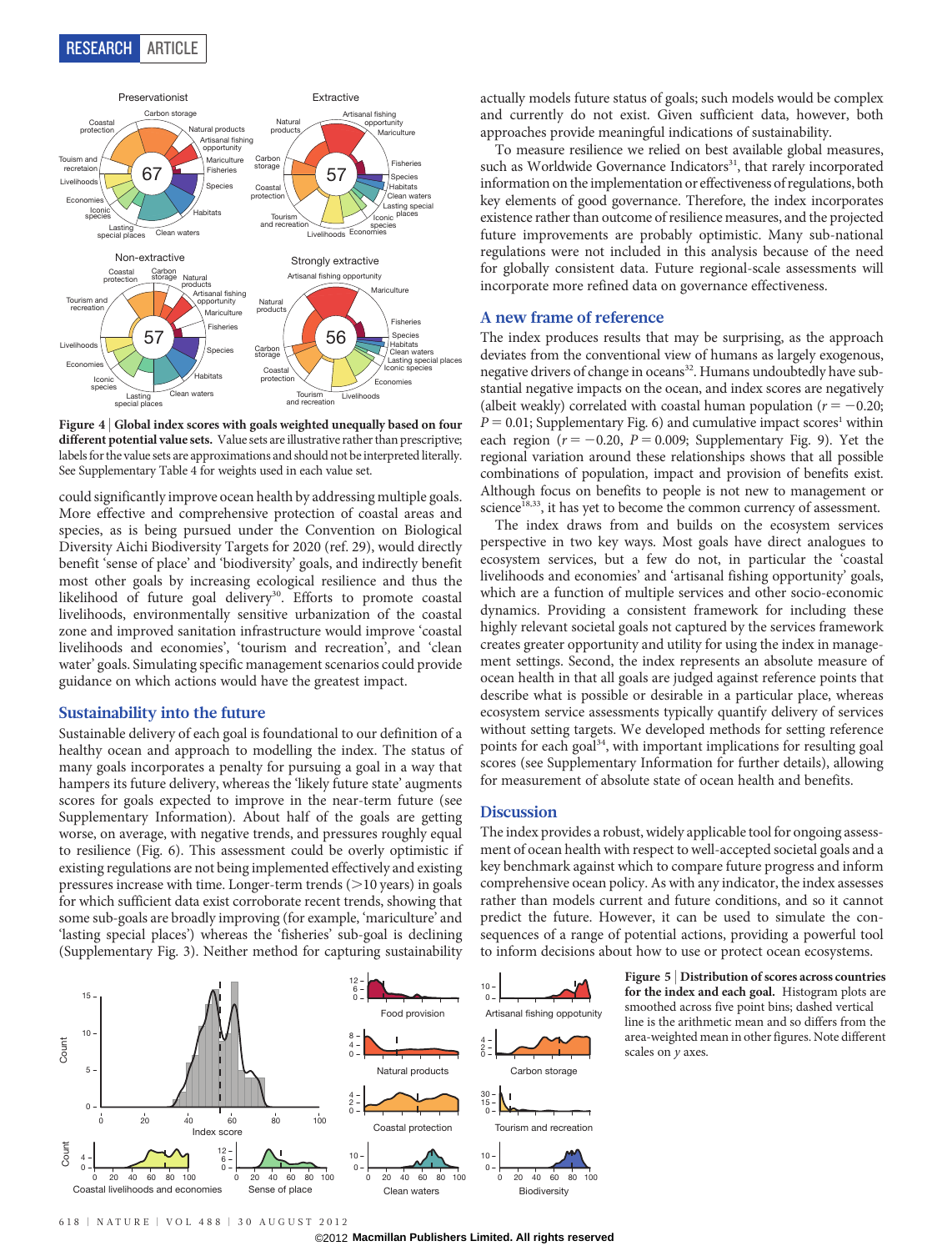

Figure 6 <sup>|</sup> Box and whisker plots for status, likely future state, pressures, resilience (light grey area), and trend (dark grey area) for country-level scores for each goal and sub-goal. Histograms are shown separately for each sub-goal. Note the different scale for trend (right  $\nu$  axis).

Global-scale analyses are useful for global comparisons but tend to be locally imprecise because of inherent challenges in using available global data sets. Future finer-scale applications will allow full exploration of how to best use and refine the index. By calling attention to specific data layers (and gaps), the index can stimulate better measurements, more focused management and, hopefully, accelerate progress towards a healthier ocean.

Developing the index required many assumptions and compromises (see Supplementary Information); here we elaborate on three. First, we limited the index to ten constituent goals primarily for parsimony and ease of communication while maintaining a structure complementary to other ecosystem benefit typologies such as in the Millennium Ecosystem Assessment<sup>18</sup>. We recognize that this structure significantly influences our results. Second, gaps existed in many data sets that we used, requiring proxies or models to fill those gaps (see Supplementary Information). For example, international arrivals data provide a modest proxy for coastal tourism ('tourism and recreation' goal) and undervalue the goal in nations with significant domestic tourism. Likewise, no global data exist for important stressors such as illegal fishing, habitat loss rates and point-source pollution. By identifying these data gaps, the index can help motivate future data collection. In other cases, we had to forgo better quality, region-specific data to maintain global consistency. Future iterations of the index, including those at finer geographic scales, can incorporate new data as available. Better data will in turn allow for construction of improved models that show greater fidelity to each goal's intent, but may also cause scores to change simply because of improved data rather than a change in ocean health.

Finally, key knowledge gaps remain, particularly regarding reference points. The 'mariculture' sub-goal provides an example, where production data are available with appropriate global coverage but sustainability indicators are incomplete. More importantly, underlying production models do not exist to provide appropriate reference levels for any given location. We therefore had to assume that the best-scoring country (China) was the best possible case (that is, reference) and compare all other countries to it, depressing the score for many countries and lowering their 'food provision' scores, particularly if they had high mariculture production.

The composite nature of the index provides guidance on many potential avenues for improving ocean health that cut across multiple goals. In being both quantitative and comprehensive across sectors

and goals, the index provides a mechanism for decision makers to evaluate and prioritize actions relative to particular goals given an awareness of potential trade-offs within the full portfolio of goals. More specifically, results indicate that better enforcement of marine protected areas or water quality laws would result in higher resilience scores, lower pressure scores, and ultimately improved status for multiple goals. More efficient use of existing natural and human resources would improve system resilience and therefore status scores (for example, see ref. 35), as would arise through more sustainable harvest of fisheries and mariculture production. Finally, investing in better data collection and reporting to allow more accurate calculation of the index would provide a mechanism for adaptive management, where individuals and institutions learn from their experiences to make more informed decisions. Although such recommendations are not novel from a sectoral perspective, the index offers new potential to leverage benefits from such actions across multiple sectoral goals.

The index allows clear and rapid communication of vast quantities of information. Resource managers, policy makers and the public typically gravitate towards specific issues. By demonstrating how and where these issues fit into a broader context, the index creates an important opportunity to transform the dialogue on how we manage our interactions with the ocean and meets a need unfulfilled by tracking single-sector outcomes. Indeed, pursuing options where several goals improve slightly may provide better outcomes than aiming to improve significantly a single goal, which could lead to inefficient or even unwanted outcomes<sup>36</sup>. We are currently implementing the index at regional scales in the United States, Brazil and Fiji and will regularly update the global assessment, allowing us to assess how the index responds to specific management actions and better understand and evaluate progress and trade-offs that emerge from individual management decisions. The transparency, comparability and target-driven quantitative assessments provided by the index are valuable to management at all scales, making the index an important tool for decision making from local to international levels.

#### METHODS SUMMARY

We define the index as the condition of ten widely accepted public goals for ocean ecosystems (Fig. 1 and Supplementary Information), which include but are not limited to established ecosystem services (for example, 'coastal livelihoods and economies' is not an ecosystem service)<sup>18</sup>. The index  $(I)$  score is the weighted sum of ten goal-specific index scores  $(I_i)$ :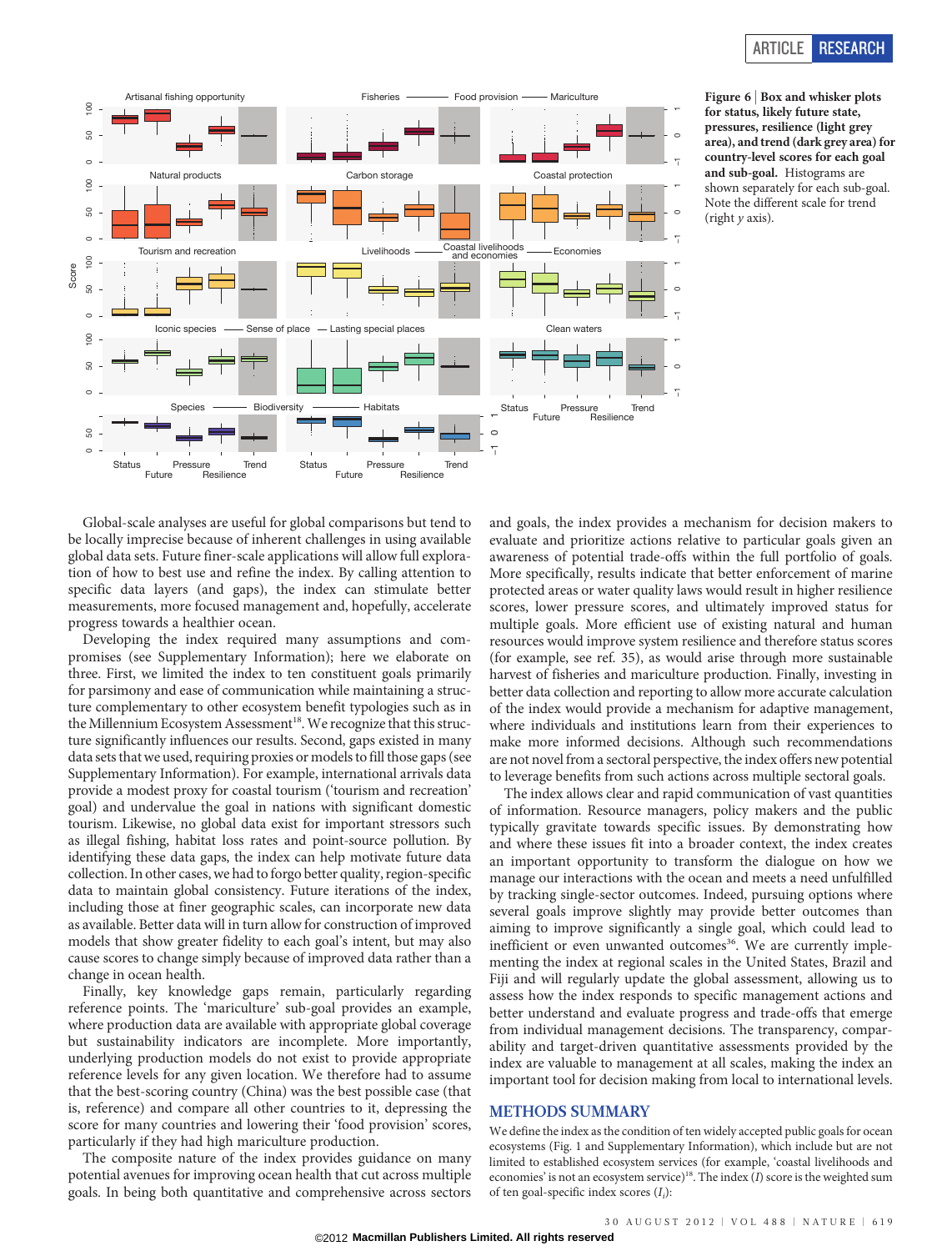$$
I = \sum_{i=1}^{N} \alpha_i I_i
$$

where  $\alpha_i$  is the goal-specific weight ( $\sum \alpha_i = 1$ ; default is  $\alpha_i = 1/N$ ) (see Supplementary Information) and  $I_i$  is the average value of present and likely future status,  $I_i=(x_i+\hat{x}_{i,F})/2$ , for each goal i. The present status of goal i  $(x_i)$  is its present status value  $(X_i)$  relative to a reference point  $(X_i)$  uniquely chosen for each goal following guiding principles (see Supplementary Information and ref. 34), and rescaled 0–100. The likely future status  $(\hat{x}_{i,F})$ is a function of present status ( $x_i$ ), recent ( $\sim$ 5 year) trend ( $T_i$ ), pressures ( $p_i$ ), and factors that promote resilience  $(r_i)$ , such that

$$
\hat{x}_{i,\mathrm{F}} = (1+\delta)^{-1} [1 + \beta T_i + (1-\beta)(r_i - p_i)]x_i
$$

where the discount rate  $\delta = 0$  and the weighting term  $\beta = 0.67$ , giving trend twice the importance of the difference between resilience and pressures in determining likely future state (see Supplementary Information). We tested the sensitivity of results to assumptions about  $\delta$  and  $\beta$  and found minimal differences for nearterm timeframes (see Supplementary Information). Assessment of the likely future status captures whether the present status is likely to persist, improve or decline in the near-term future, based on current status  $(x_i)$  and trends, and is therefore an indication rather than prediction of the near-term future. Ecological pressures fall into five broad categories—pollution, habitat destruction, species introductions, fishing and climate change—and are weighted equally to social pressures (such as poverty, political instability and corruption), with resilience measures such as international treaties and ecological resilience included when they address pressures relevant to a particular goal (see Supplementary Information). The inclusion of these factors ensures that the index is responsive to changes that are reflected more slowly in the current state.

Full Methods and any associated references are available in the [online version of](www.nature.com/doifinder/10.1038/nature11397) [the paper](www.nature.com/doifinder/10.1038/nature11397).

#### Received 13 January; accepted 5 July 2012. Published online 15 August 2012.

- 1. Halpern, B. S. et al. A global map of human impact on marine ecosystems. Science 319, 948–952 (2008).
- 2. Jackson, J. B. C. et al. Historical overfishing and the recent collapse of coastal ecosystems. Science 293, 629–637 (2001).
- 3. Pandolfi, J. M. et al. Global trajectories of the long-term decline of coral reef ecosystems. Science 301, 955–958 (2003).
- 4. Center for International Earth Science Information Network.Socioeconomic Data and Applications Center (SEDAC) [http://sedac.ciesin.columbia.edu/](http://sedac.ciesin.columbia.edu) (2005).
- 5. Kareiva, P., Lalasz, R. & Marvier, M. Conservation in the Anthropocene: Beyond solitude and fragility. Breakthrough J. No. 2 29–37 (2011).
- 6. Kareiva, P., Watts, S., McDonald, R. & Boucher, T. Domesticated nature: shaping landscapes and ecosystems for human welfare. Science 316, 1866–1869 (2007).
- 7. Rockström, J. et al. A safe operating space for humanity. Nature 461, 472–475 (2009).
- 8. Rockström, J. et al. Planetary boundaries: exploring the safe operating space for humanity. Ecol. Soc. **14**, 32 (2009).
- 9. National Ocean Council. Draft National Ocean Policy Implementation Plan, [http://www.whitehouse.gov/sites/default/files/microsites/ceq/](http://www.whitehouse.gov/sites/default/files/microsites/ceq/national_ocean_policy_draft_implementation_plan_01-12-12.pdf) [national\\_ocean\\_policy\\_draft\\_implementation\\_plan\\_01-12-12.pdf](http://www.whitehouse.gov/sites/default/files/microsites/ceq/national_ocean_policy_draft_implementation_plan_01-12-12.pdf) (2012).
- 10. Administration of Barack H. Obama. Executive Order 13547: Stewardship of the ocean, our coasts, and the great lakes (2010).
- 11. McLeod, K. L. & Leslie, H. M. (eds). Ecosystem-Based Management for the Oceans (Island, 2009).
- 12. Munoz-Erickson, T. A., Aguilar-Gonzalez, B. & Sisk, T. D. Linking ecosystem health indicators and collaborative management: a systematic framework to evaluate ecological and social outcomes. Ecol. Soc. 12, 6 (2007)
- 13. Rapport, D. J. et al. Ecosystem health: the concept, the ISEH, and the important tasks ahead. *Ecosyst. Health* **5,** 82–90 (1999)
- 14. Cairns, J., McCormick, P. V. & Niederlehner, B. R. [A proposed framework for](http://www.springerlink.com/content/j1vgg13202p40k00) [developing indicators of ecosystem health,](http://www.springerlink.com/content/j1vgg13202p40k00) Hydrobiologia 263, 1-44 (1993)
- 15. Kelly, J. R. & Harwell, M. A. Indicators of ecosystem recovery. Environ. Manage. 14, 527–545 (1990).
- 16. Rapport, D. J., Costanza, R. & McMichael, A. J. Assessing ecosystem health. Trends Ecol. Evol. 13, 397-402 (1998).
- 17. Costanza, R. in Ecosystem health: New Goals for Environmental Management 239 (Island, 1992).
- 18. Millennium Ecosystem Assesment. Ecosystems and Human Well-Being: Synthesis Report (Millennium Ecosystem Assessment, 2005).
- 19. Emerson, J. et al. The State of the Nation's Ecosystems: Measuring the Land, Waters, and Living Resources of the United States (Island, 2008).
- 20. Kershner, J., Samhouri, J. F., Andrew, J. & Levin, P. S. Selecting indicator portfolios for marine species and food webs: a Puget Sound case study. PLoS ONE 6, e25248  $(2011)$
- 21. Rice, J. C. & Rochet, M. J. A framework for selecting a suite of indicators for fisheries management. ICES J. Mar. Sci. 62, 516–527 (2005).
- 22. Niemeijer, D. & de Groot, R. S. A conceptual framework for selecting environmental indicator sets. Ecol. Indic. 8, 14–25 (2008).
- 23. The Heinz Center.The State of the Nation's Ecosystems 2008: Measuring the Lands, Waters and Living Resources of the United States (Island, 2008).
- 24. Butchart, S. H. M. et al. Global biodiversity: indicators of recent declines. Science 328, 1164–1168 (2011).
- 25. Alder, J. et al. Aggregate performance in managing marine ecosystems of 53 maritime countries. Mar. Policy 34, 468-476 (2010).
- 26. United Nations Development Programme. Human Development Report, [http://hdr.undp.org/en/media/HDR\\_2010\\_EN\\_Complete\\_reprint.pdf](http://hdr.undp.org/en/media/HDR_2010_EN_Complete_reprint.pdf) (Palgrave Macmillan, 2010).
- 27. Glover, D. M., Jenkins, W. J. & Doney, S. C. Modeling Methods for Marine Science (Cambridge Univ. Press, 2011).
- 28. Worm, B. et al. Rebuilding global fisheries. Science 325, 578–585 (2009).
- 29. Convention on Biological Diversity. Strategic plan for biodiversity 2011–2020, including Aichi biodiversity targets, [http://www.cbd.int/doc/strategic-plan/2011-](http://www.cbd.int/doc/strategic-plan/2011-2020/Aichi-Targets-EN.pdf) [2020/Aichi-Targets-EN.pdf](http://www.cbd.int/doc/strategic-plan/2011-2020/Aichi-Targets-EN.pdf) (2010).
- 30. Worm, B. et al. Impacts of biodiversity loss on ocean ecosystem services. Science 314, 787–790 (2006).
- 31. World Bank Group. Worldwide Governance Indicators [http://info.worldbank.org/](http://info.worldbank.org/governance/wgi/index.asp) [governance/wgi/index.asp](http://info.worldbank.org/governance/wgi/index.asp) (2010).
- 32. Shackeroff, J. M., Hazen, E. L. & Crowder, L. B. in Ecosystem-Based Management for the Oceans (eds McLeod, K. L. & Leslie, H. M.) 33 (Island, 2009).
- 33. Kareiva, P. et al. Natural Capital: Theory and Practice of Mapping Ecosystem Services (Oxford Univ. Press, 2011).
- 34. Samhouri, J. F. et al. Sea sick? Setting targets to assess ocean health and ecosystem services. Ecosphere 3, 1-18 (2012).
- 35. Foley, J. A. et al. Solutions for a cultivated planet. Nature 478, 337-342 (2011).
- 36. Newton, A. C. Implications of Goodhart's law for monitoring global biodiversity loss. Conserv. Lett. 4, 264-268 (2011).

Supplementary Information is available in the [online version of the paper.](www.nature.com/doifinder/10.1038/nature11397)

Acknowledgements B. Wrigley and H. Wrigley provided the founding grant. Additional financial and in-kind support was provided by the Pacific Life Foundation, Thomas W. Haas Fund of the New Hampshire Charitable Foundation, the Oak Foundation, Akiko Shiraki Dynner Fund for Ocean Exploration and Conservation, Darden Restaurants Inc. Foundation, Conservation International, New England Aquarium, National Geographic, and the National Center for Ecological Analysis and Synthesis, which supported the Ecosystem Health Working Group as part of the Science of Ecosystem-Based Management project funded by the David and Lucile Packard Foundation. We would like to thank L. Bergen, J. Bort, B. Bronson, C. Costello, N. Crone, A. Dickson, J. Francis, A. Ghermandi, R. Haskell, L. Kaufman, K. Law, L. Madin, P. Nun˜es, D. Obura, L. Onofri, J. Packard, R. Portela, N. Rao, J. Regetz, S. Running, K. Selkoe, L. Speer, B. Spitzer, P. Stevick, H. Tallis, H. Tausig, S. Troeng and D. Zeyen for helpful discussions and logistical support during development of the index. Individual authors also acknowledge additional support from NSF, NASA, NOAA, Stanford's Center for Ocean Solutions and the Jaffe Family Foundation. K.K., D.P., U.R.S. and D.Z. thank the Sea Around Us Project, with support from the Pew Charitable Trusts. Data reported in this paper are tabulated in the Supplementary Information and archived at [http://](http://ohi.nceas.ucsb.edu/data) [ohi.nceas.ucsb.edu/data](http://ohi.nceas.ucsb.edu/data). Results can be explored and visualized at [http://](http://oceanhealthindex.org) [oceanhealthindex.org](http://oceanhealthindex.org).

Author Contributions B.S.H., C.L., K.L.M., J.F.S., S.K.K., S.E.L., A.A.R., D.R.B., F.S.C., L.B.C., K.L.D., S.C.D., M.J.F., S.D.G., L.B.K., H.M.L., S.P., K.S.M., B.R. and G.S.S. conceived and planned the study. B.S.H., C.L., D.H., S.E.L., J.O., M.R., C.S., E.R.S., B.D.B., C.E., K.I.J., D.P. U.R.S. and D.Z. aided with data collection and database development. B.S.H., C.L., D.H., K.L.M., J.F.S., S.K.K., K.K., S.E.L., A.A.R., C.S., E.R.S., F.S.C., K.L.D., S.C.D., C.E., M.J.F., S.D.G., L.B.K., H.M.L., U.R.S. and D.Z. helped with data interpretation. B.S.H., C.L., D.H., K.L.M., J.F.S., S.K.K., K.K., S.E.L., J.O., M.R., A.A.R., C.S., E.R.S., B.D.B., D.R.B., S.C.D., M.J.F., S.D.G. and S.P. developed index and goal-specific models. B.S.H., C.L., D.H., A.A.R., S.C.D. and M.J.F. conducted analyses. B.S.H., C.L., K.L.M., J.F.S., B.D.B. and E.N. developed the figures. B.S.H. drafted the initial manuscript and provided overall project management. All authors edited the manuscript.

Author Information Reprints and permissions information is available at <www.nature.com/reprints>. The authors declare no competing financial interests. Readers are welcome to comment on the [online version of the paper.](www.nature.com/doifinder/10.1038/nature11397) Correspondence and requests for materials should be addressed to B.S.H. [\(halpern@nceas.ucsb.edu\)](mailto:halpern@nceas.ucsb.edu).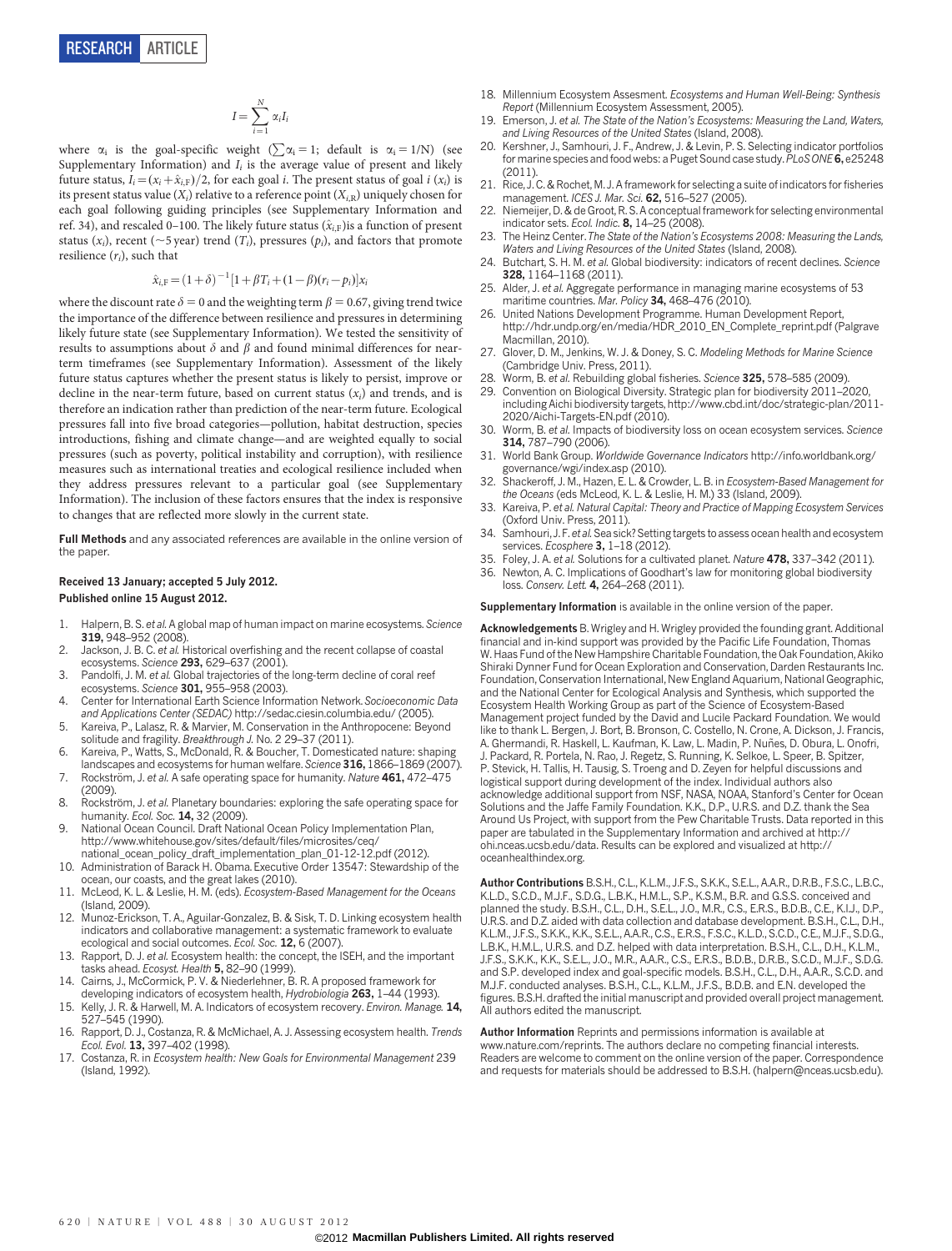#### METHODS

We measured ocean health as a function of ten widely held public goals (see Supplementary Information for further details) for what the ocean can provide to people (Fig. 1). The index therefore recognizes linkages between human societies and ocean ecosystems, and that people are part of coastal and ocean systems. Full details for how scores were calculated for the overall index and each goal, the data used in each case, and how each data layer was processed are provided in the Supplementary Information. Here we provide a summary of the general approach and models used, with details for model equations and parameters provided in Supplementary Table 33.

The objective (utility function) of the index is to maximize its value  $(I)$ , where  $I$ is determined as a linear weighted sum of the scores for each of the public goal indices ( $I_1, I_2, \ldots, I_{10}$ ) and the appropriate weights for each goal ( $\alpha_1, \alpha_2, \ldots, \alpha_{10}$ ), such that:

$$
I = \alpha_1 I_1 + \alpha_2 I_2 + \dots \alpha_{10} I_{10} = \sum_{i=1}^{N} \alpha_i I_i \tag{1}
$$

where  $\sum \alpha_i = 1$ . Each goal score,  $I_i$ , is a function of its present status  $x_i$  and an indication of its likely near-term future status  $\hat{x}_{i,F}$ :

$$
I_i = \frac{x_i + \hat{x}_{i,\mathrm{F}}}{2} \tag{2}
$$

The present status of goal i,  $x_i$ , is its present value,  $X_i$ , relative to a reference point,  $X_{i,R}$ , uniquely chosen for each goal and rescaled 0–100 such that:

$$
x_i = \frac{X_i}{X_{i,\text{R}}}
$$
\n<sup>(3)</sup>

For goals, where exceeding the reference point is possible but not desirable because it is unsustainable, the calculation of the present state accounts for this.

The reference point,  $X_{i,R}$ , can be determined in four potential ways, depending on the conceptual and data constraints for each goal<sup>34</sup>. Reference points can be estimated mechanistically using a production function (for example, maximum sustainable yield for fisheries), spatially by means of comparison with another region (for example, highest-ranked country represents the best possible known case), temporally using a past benchmark (for example, historical habitat extent), or in some cases via known (for example, zero pollution) or established (for example, 20% of waters set aside in marine protected areas) targets. Past benchmarks can either be a fixed point in time or a moving target (for example, 5 years before most current data).

For six of the ten goals, production (or delivery) of the goal involves activities by people that can negatively feed back on the potential of the goal to be realized (for example, overfishing ultimately reduces the total catch that is available). The six goals include 'food provision', 'artisanal fishing opportunity', 'natural products', 'tourism and recreation', 'coastal livelihoods and economies', and 'sense of place' (for example, visiting cultural sites can have a negative impact on them). This type of sustainability is built into the status assessment for the goals for which it can be assessed and assumed to be neutral in other goals (for example, 'sense of place') for which we currently do not have research or data to inform how this feedback works.

The estimate of a goal's likely near-term future status,  $\hat{x}_{i,F}$ , is a function of four dimensions: present status; recent trend (over the past  $\sim$  5 years) normalized to a reference value  $(T_i)$ ; current cumulative pressures to the goal  $(p_i)$ ; and social and ecological resilience to negative pressures (measured as a function of governance and social institutions in place to protect or regulate the system, and the ecological condition of locations;  $r_i$ ). Trend is calculated as the slope of the change in status based on recent data. Whenever possible, trends were calculated as the slope of annual data over the previous 5 years; we included values from previous years and slopes calculated on as few as two data points (in very few cases) when faced with incomplete data sets. Because status values ranged from 0 to 100, trend primarily ranged from  $-1.0$  to 1.0; we constrained values outside this range to these range end points because such steep slopes are usually a result of extremely unusual events or insufficient data.

The role of resilience and pressure dimensions is to improve our understanding of the likely near-term future condition by incorporating additional information beyond that provided by the recent trend,  $T_i$ . Our approach identifies those factors that negatively affect a goal as pressures and those that positively affect a goal as resilience (see 'Calculating pressures' and 'Calculating resilience' sections below). The recent trend captures the direction and rate of change based on conditions in the recent past. However, some pressure or resilience measures that were in existence in the past may have a cumulative effect that has not yet manifested itself (for example, for  $p$ : fishing pressure may have increasingly

negative impacts as successive year classes of fish become increasingly less abundant; for r: establishment of a marine protected area may require a number of years before its benefits become apparent). In addition, the recent trend does not capture the effect of current levels of resilience  $(r)$  and pressures  $(p)$ . The expectation of a likely future condition suggested by the trend will become more or less optimistic depending on the effects of  $r$  and  $p$ . If the effects are equal they cancel each other out.

Both  $r_i$  and  $p_i$  are scaled such that  $0 \le r_i$ ,  $p_i \le 100$ , with 100 being the maximum value in both cases. The trend  $(T_i)$  is constrained to  $-1.0 \le T_i \le 1.0$  (as noted above). The likely future status is then defined as:

$$
\hat{x}_{i,\mathrm{F}} = (1+\delta)^{-1} [1 + \beta T_i + (1-\beta)(r_i - p_i)] x_i \tag{4}
$$

where the discount rate ( $\delta$ ) is set to 0 initially.  $\beta$  represents the relative importance of trend versus resilience and pressure terms in determining the likely trajectory of the goal status into the future. We assume  $\beta = 0.67$  based on the idea that the direct measure of trend is a better indicator of future (5 years) condition than indirect measures of pressure and resilience. This assumption makes trend twice as important; it is not possible to derive this weight empirically, and so we tested the sensitivity of the results to this assumption. Because we presume a roughly 5-year horizon for the likely future status, we assume  $\delta = 0$ ; we tested the sensitivity of results to this assumption.

It is important to note that with high-resolution spatial and temporal data that perfectly measure all four dimensions within a goal, the likely future condition would approach the current status as current status approaches its maximum value. In other words, the likely future status cannot exceed the maximum possible value for status for each goal, which is 100 in nearly all cases. In reality, data are rarely perfect, creating potential situations where likely future condition exceeds 100. To address these cases, we implemented two rules that follow logical constraints. First, if current status  $= 100$ , then trend is set  $= 0.0$ , as any trend .0.0 in those cases must be due to incomplete or imperfect data. Second, given that  $x_i^{\text{max}}$  is equal to the maximum attainable status given realistic constraints, then if poor data quality or other practical constraints lead to  $\hat{x}_{i,F} > x_i^{\max}$  we set  $\hat{x}_{i,\mathrm{F}}=x_i^{\mathrm{max}}.$ 

The maximum possible index value  $(U)$  is the sum of the maximum possible values for each goal indicator. Because this maximum value is the best possible value today and in the future,  $r > p$  and  $T = 0$ , such that  $x_i^{\max} = X_{i,R}$  where the reference state has been normalized to 100. U is then:

$$
U = \sum_{i=1}^{N} \alpha_i x_i^{\text{max}} \tag{5}
$$

We can therefore calculate the index  $(I)$ :

$$
I = \frac{\sum_{i=1}^{N} \alpha_i I_i}{U}
$$
 (6)

This formulation also allows for assessments to be conducted using goals that are of interest/use for a particular location. For example, few extractive use public goals are relevant to or valued in uninhabited regions, so calculation of the index for these areas is based on a subset of goals. In this way, uninhabited areas that are pristine could score very highly, even though they are not delivering more direct market-based benefits to people.

**Calculating pressures.** To calculate pressures for each goal  $(p_i)$  we evaluate both ecological ( $p<sub>E</sub>$ ) and social pressures ( $p<sub>S</sub>$ ), such that:

$$
p_i = \gamma(p_E) + (1 - \gamma)(p_S) \tag{7}
$$

where  $\gamma$  is the relative weight for ecological versus social pressures and is set equal to 0.5. At global scales, little evidence exists to support unequal weighting of ecological and social pressures for most goals; furthermore, unequal weighting would require unique values for each goal and there is currently no empirical work to guide such decisions. At local or regional scales there may be clear evidence for unequal weights per goal and  $\gamma$  should be adjusted accordingly.

We assessed five broad, globally relevant categories of ecological stressors: fishing pressure ( $p_f$ ), habitat destruction ( $p_{hd}$ ), climate change (including ocean acidification) ( $p_c$ ), water pollution ( $p_p$ ), and species introductions (invasive species and genetic escapes) ( $p_{sp}$ ) (Supplementary Table 2). The five categories are intended to capture known pressures to the social–ecological system associated with each goal, thatis, impacts that are assumed to significantly affect the ecological and social state of a system, and are derived from other systems of categorizing classes of stressors<sup>1,37,38</sup>. Because many ecological stressors within these categories